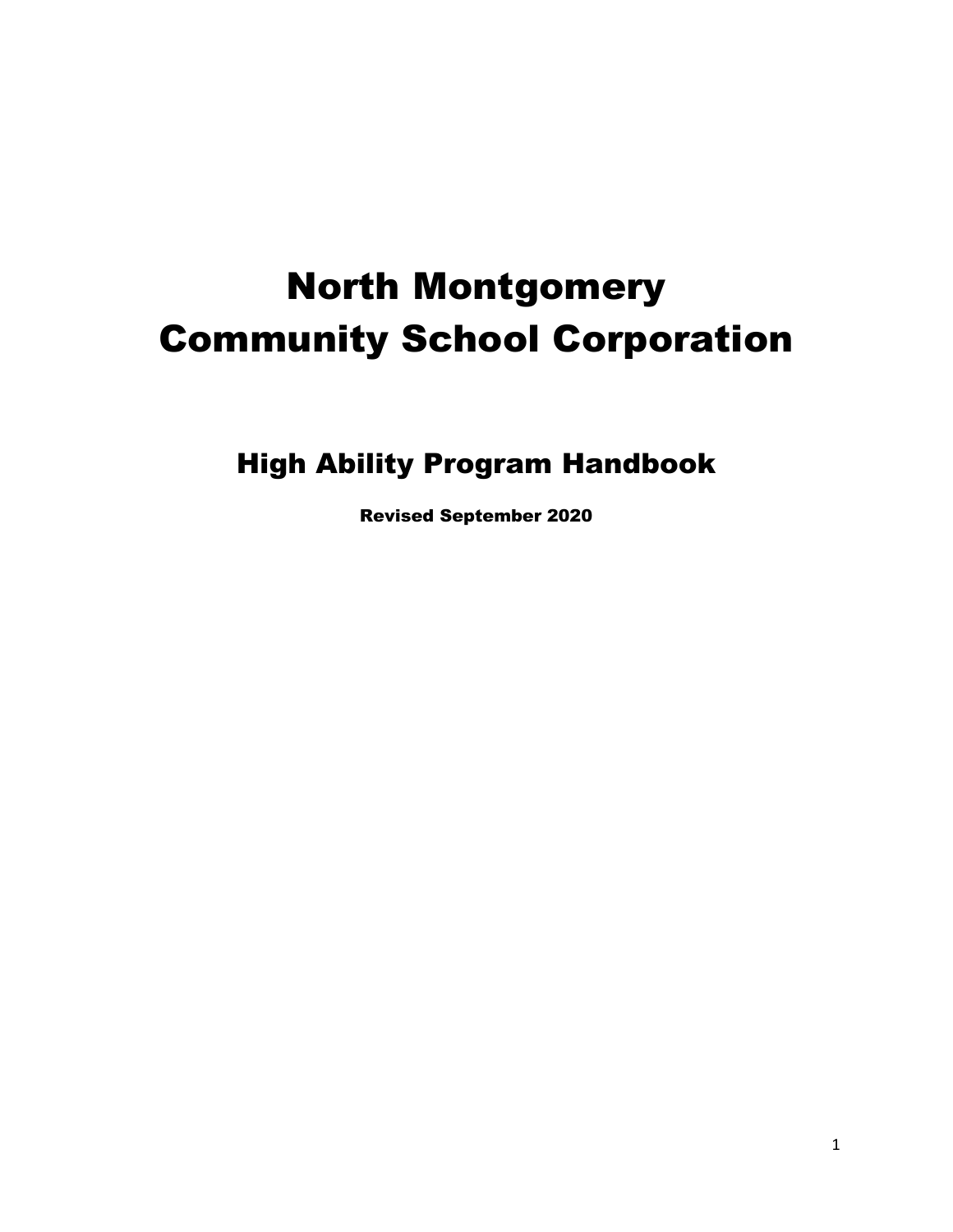# Table of contents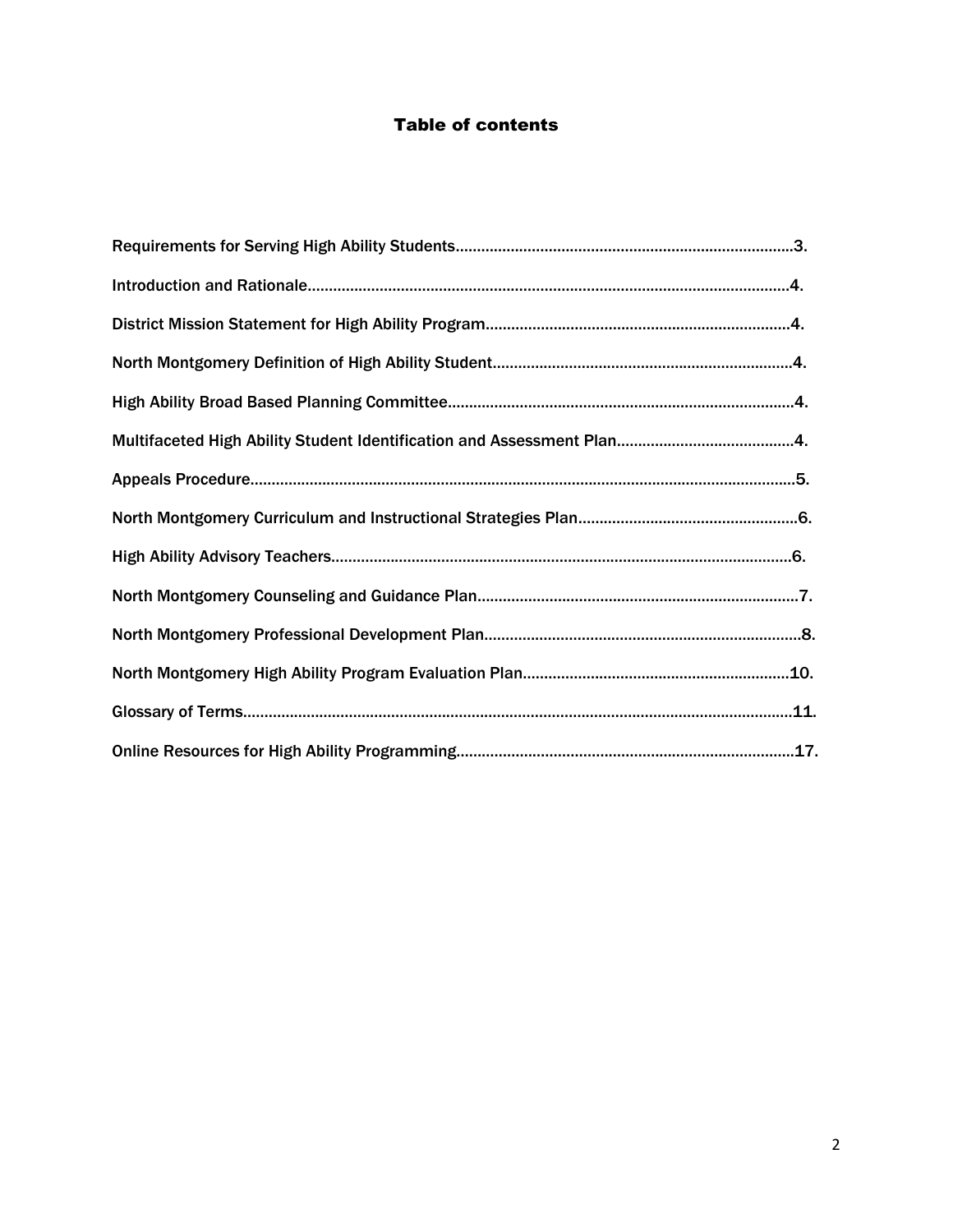#### Requirements for Serving High Ability Students

The Indiana Code sets forth certain requirements for Indiana school corporations related to the education of students with high ability. Indiana Administrative Code gives further explanation for some of these requirements. The Indiana Code and Indiana Administrative Code are provided in a separate section of this handbook. The requirements are summarized below. The corporation must:

1. Identify students with high ability in all grades, K-12, in accordance with the Indiana Definition of High Ability Student. The Indiana definition is: "High ability student" means a student who: performs at, or shows the potential for performing at, an outstanding level of accomplishment in at least one (1) domain when compared to other students of the same age, experience, or environment; and is characterized by exceptional gifts, talents, motivation, or interests. While there are additional domains of high ability that may be served (for example, visual and performing arts), the required domains of high ability that Indiana schools must identify for are the General Intellectual and Specific Academic domains. For now, the designations are for students with high ability in Language Arts (HA-LA), students with high ability in Math (HA-Math), and students who have high ability in both Language Arts and Math (HA – General Intellectual)

2. Record the relevant designation on the Student Test Number (STN). HA-LA, HA – Math, or HA- General Intellectual

3. Provide "appropriately differentiated curriculum and instruction" to identified students in the relevant core content area(s).

4. Provide professional development in high ability education.

5. Evaluate the program.

6. Establish a Broad Based Planning Committee that will meet at least once per year to review the program.

7. Align with the strategic and continuous school improvement and achievement plans under IC 20-31-5-4 for schools within the school corporation.

8. Report annually to the IDOE on the programs and how the state grant to the corporation for high ability programs was used.

9. Report on the results of the program, including student achievement and program effectiveness.

IC 20-32-5-13.5 The department shall disaggregate from the total results of the ISTEP program test results for a school corporation the percentage of students in each school and each grade in the school 6 corporation that are identified as high ability students (as defined by IC 20-36-1-3) by the school corporation who also achieved a score in the highest performance level designated for the ISTEP test.

In the Administrative Code, it is also stated that each school corporation must have written plans available for public inspection in the following areas to qualify as a differentiated program for high ability students:

- A multifaceted student assessment plan.
- A curriculum and instructional strategies plan.
- A counseling and guidance plan.
- A systematic program assessment plan.
- A professional development plan.

#### Introduction and Rationale for High Ability Programming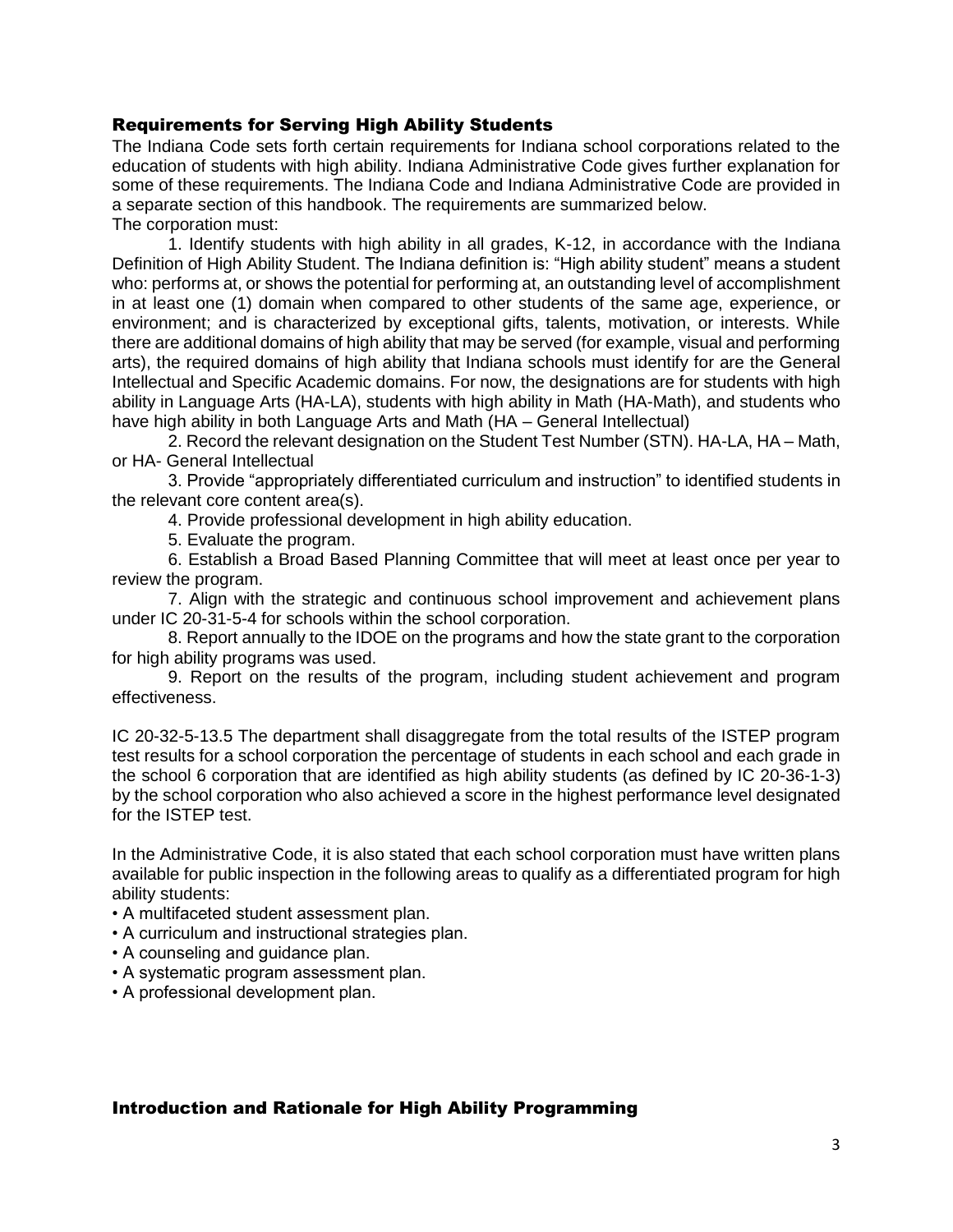The Purpose of this handbook is to provide administrators, teachers, parents and other stakeholders with information regarding the implementation of High Ability programming in the North Montgomery Community School Corporation. North Montgomery School Corporation is aware of the Indiana Code requirements for identifying and serving high ability students. The code requirements are included at the end of this handbook.

## District Mission Statement for High Ability Program

As part of North Montgomery's commitment to the educational success of all students, we believe that students who perform at, or have the ability to perform at, outstanding levels of accomplishment have special educational needs that must be met through appropriate differentiation. North Montgomery Community School Corporation recognizes the need for fair identification procedures while providing opportunities to support the academic, social, and emotional growth of our high ability learners.

# North Montgomery Definition of High Ability Student

A high ability student is one who performs at, or shows the potential for performing at, an outstanding level of accomplishment in at least one domain when compared to other students of the same age, experience, or environment and is characterized by exceptional gifts, talents, motivation or interest in either or both Language Arts or Mathematics content areas.

# High Ability Broad Based Planning Committee (BBPC)

North Montgomery Community School District shall include educators, parents, students, community members and other stakeholders in its broad base committee for high ability programming. The purpose of the Broad Based Planning Committee is to represent various stakeholders in the implementation of services and programs for high ability students. Although the local governing body has ultimate responsibility and authority for all student services, the committee may serve in the following suggested ways:

- Representation of key stakeholders
- Sounding board for programmatic ideas
- Keeper of the vision of high ability education
- Assessor of the degree to which program goals are being met
- Impetus for improvement
- Ambassador for high ability services in the community

The BBPC is required to meet at least once per year, but may meet more often at the discretion of the school corporation.

# Multifaceted High Ability Student Identification and Assessment Plan

North Montgomery Community School Corporation believes in casting a wide net when seeking to find students who may benefit from high ability programming. Utilizing a multifaceted high ability identification process allows students to be considered at multiple points in their educational progress and allows for multiple data points to be considered on behalf of the students. In North Montgomery that process consists of three pathways of identification. The three pathways include norm-referenced ability measures, norm-referenced achievement measures and qualitative indicators, as listed below.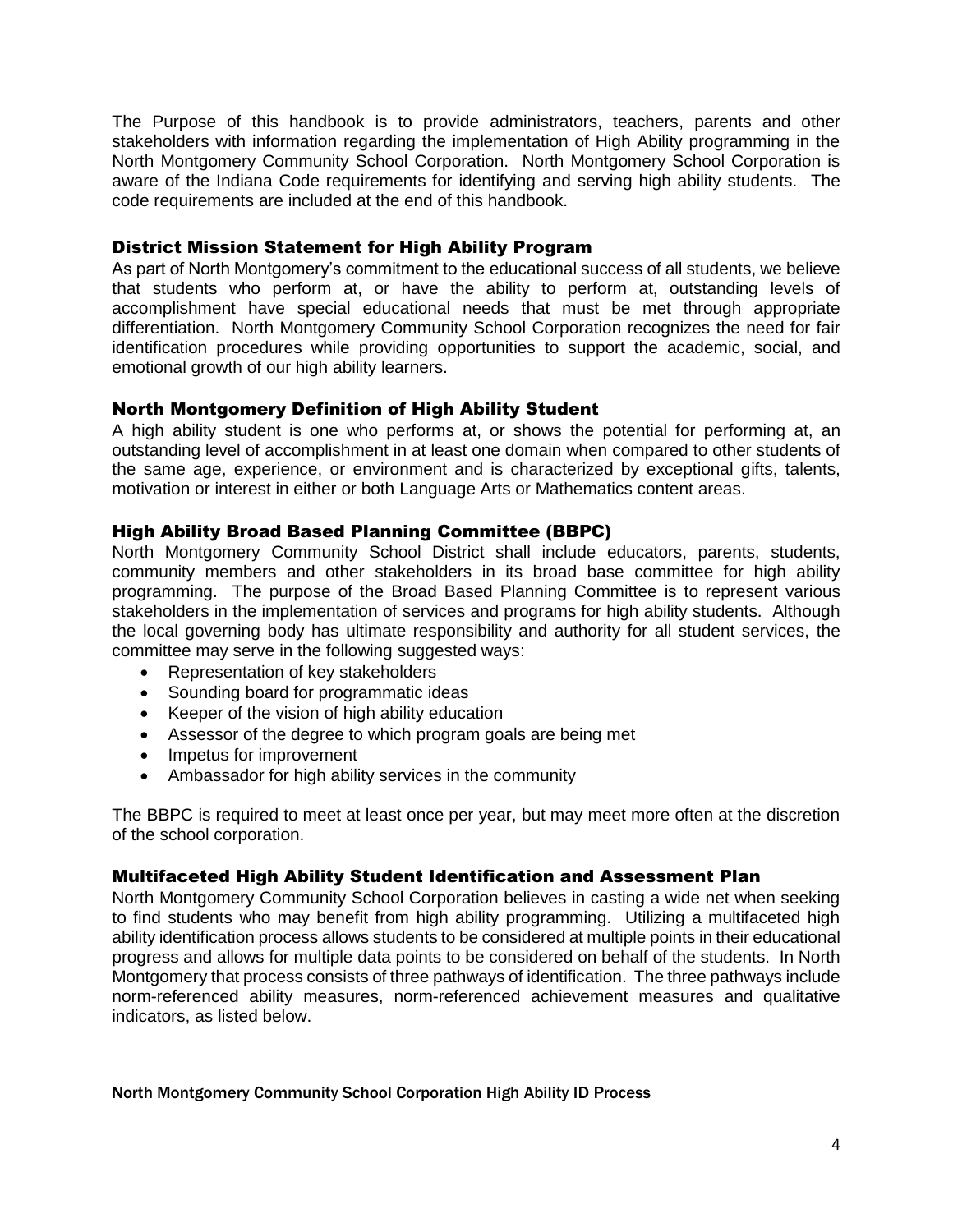Pathway 1: Norm-Referenced Aptitude Measure (also referred to as ability or intelligence measures)

Kindergarten and Second Grade

All kindergarten and second grade students are assessed for high cognitive ability through the use of the Cognitive Ability Test (CogAT). Classroom teachers administer this assessment early in the second semester of school. Students who score at or above the 96<sup>th</sup> percentile on this assessment in Mathematics and/or Language are recommended for high ability programming.

Fifth and Eighth Grade

All fifth and eighth grade students who score in the  $90<sup>th</sup>$  percentile on the NWEA MAP Growth assessment in Mathematics and/or Language will also be assessed for high cognitive ability through the use of the Cognitive Ability Test (CogAT) along with kindergarten and second grade students.

High School

High school students may be assessed for high cognitive ability based on teacher or parent recommendations. An appropriate cognitive assessment will be selected on an individual basis.

#### Pathway 2: Norm-Referenced Academic Achievement Measure

Kindergarten through Eighth Grade

Three times per school year, all students in kindergarten through eighth grade will be given the NEWA MAP Growth Assessment in Language Arts and Mathematics. Students who score at or above the 96<sup>th</sup> percentile on the NWEA Winter MAP Growth Assessment in Math and/or ELA will be eligible for high ability programming.

High School

High school students may be assessed for high cognitive ability based on teacher or parent recommendations. Appropriate cognitive assessment(s) will be selected on an individual basis.

#### **Pathway 3: Qualitative Indicators**

Students at any grade may be recommended by teachers or parents for high ability programming by the use of qualitative indicators such as:

- Teacher Observation Checklists (SIGS) with a rating score of 130 or above
- Beginning or end of year Reading, Writing and/or Math common assessments that demonstrate student performance above grade level expectation.
- Samples of student work with demonstration of comprehension and skill attainment that is above grade level expectation.
- Student performance in online instructional resources such as, Aleks and IXL that demonstrates student performance that is above grade level expectation.

The qualitative measures **must show evidence** that the student is performing above grade level to be identified as a high ability student.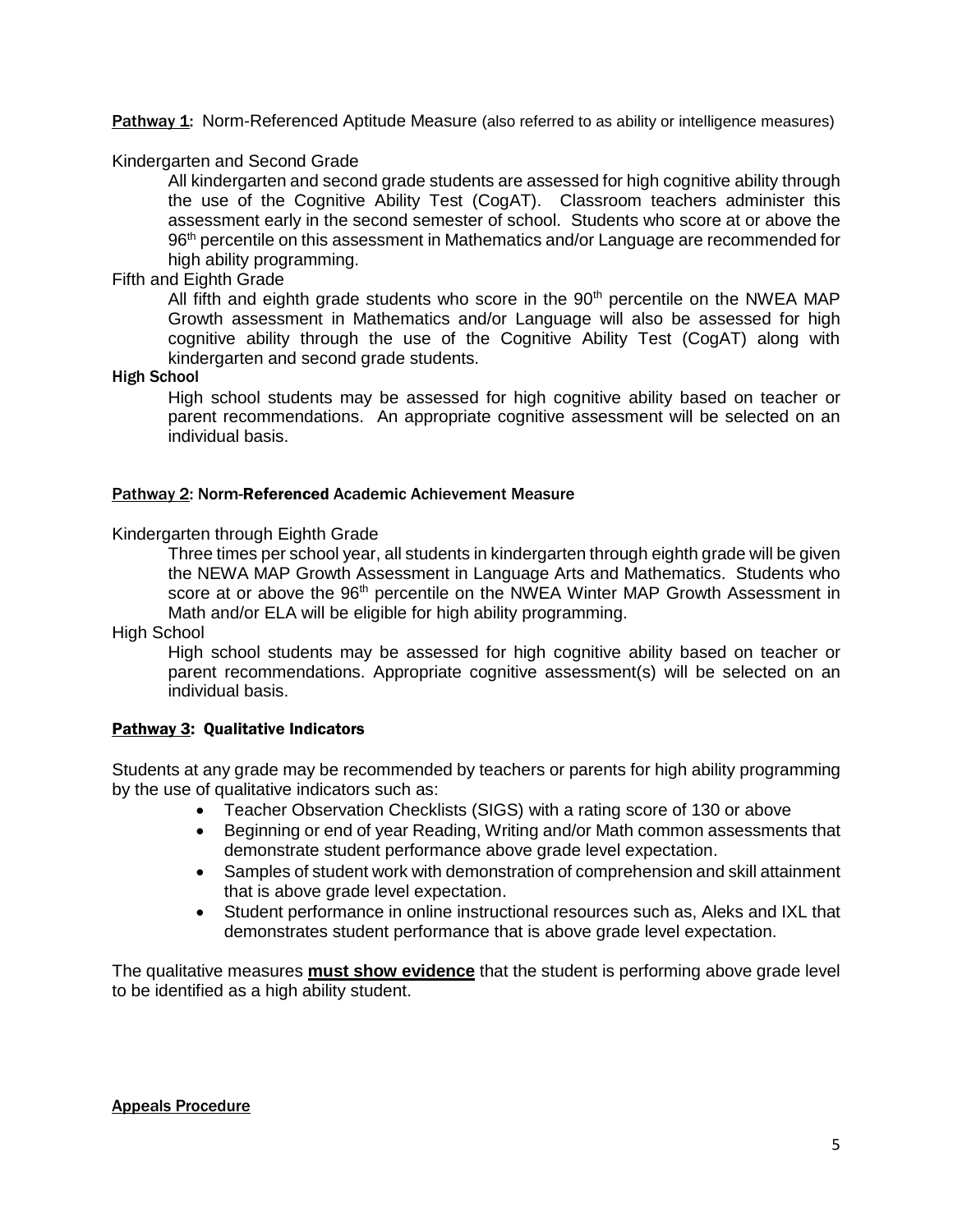In addition, a student who participated in the high ability qualification process or a previous high ability setting, but was not recommended for placement, may submit a waiver to be considered for participation. The steps of the waiver process are listed below.

- 1. Petitioner contacts building level representative to receive an appeal request.
- 2. Completed appeal request form delivered to High Ability Coordinator.
- 3. Coordinator reviews data and collects any additional information needed to make a decision in the best interest of the student. This could include samples of student work, cognitive assessment data and achievement data.
- 4. Coordinator reports data and assessments to building level team to determine the appropriate placement that will best fit the student's individual needs.
- 5. Building level team reports to High Ability Coordinator.
- 6. Coordinator reports to petitioner.

# North Montgomery Curriculum and Instructional Strategies Plan

#### **Elementary**

Administrators and teachers collaborate to choose effective high ability instructional service options that are appropriate for groups of students at each school and grade level. Students who are identified as high ability through the multifaceted identification process may be provided services through the use of one or more of the following service options:

- Ability Grouping high ability students will be grouped together for small group instruction within the classroom. These groups can be formed and reformed to meet varied instructional purposes.
- Between-Class Grouping High ability students may be "traded" among teachers at a particular grade level. This will allow for greater differentiation in order to meet the needs of high ability students within the groups and may narrow the range of abilities for teacher preparation within the grade level.
- Subject Skipping Selected high ability students are placed in classes with older students for part of the day to received instruction that is above grade level in the student's identified area(s) of high ability.
- Grade Skipping Selected high ability students may progress through grade level instruction skipping one or more grades.
- Early Entrance Students possessing ability or academic assessment data may be approved to begin their elementary education prior to the designated chronological age of entrance. Parents will be required to request a waiver for early entrance into kindergarten. Assessment data demonstrating high ability must be available to make decisions about early entrance into kindergarten.

#### Middle School

Cluster Grouping: Identified high ability students may be placed together in Honors Math and/or Language Arts classes. These students will be on an accelerated track in which they work above grade level, in addition they may take Algebra for high school credit in eighth grade along with the end of course assessment which is required for high school graduation.

#### High School

Cluster Grouping: Identified high ability students may be placed together in Honors classes for Math, English and Biology; advanced placement courses for English 12, Spanish IV, Calculus, Geography, US History; dual Credit for Intro/Principals of Engineering, Advanced Life Science (Purdue), and various CTE courses through Ivy Tech Lafayette. High school students who have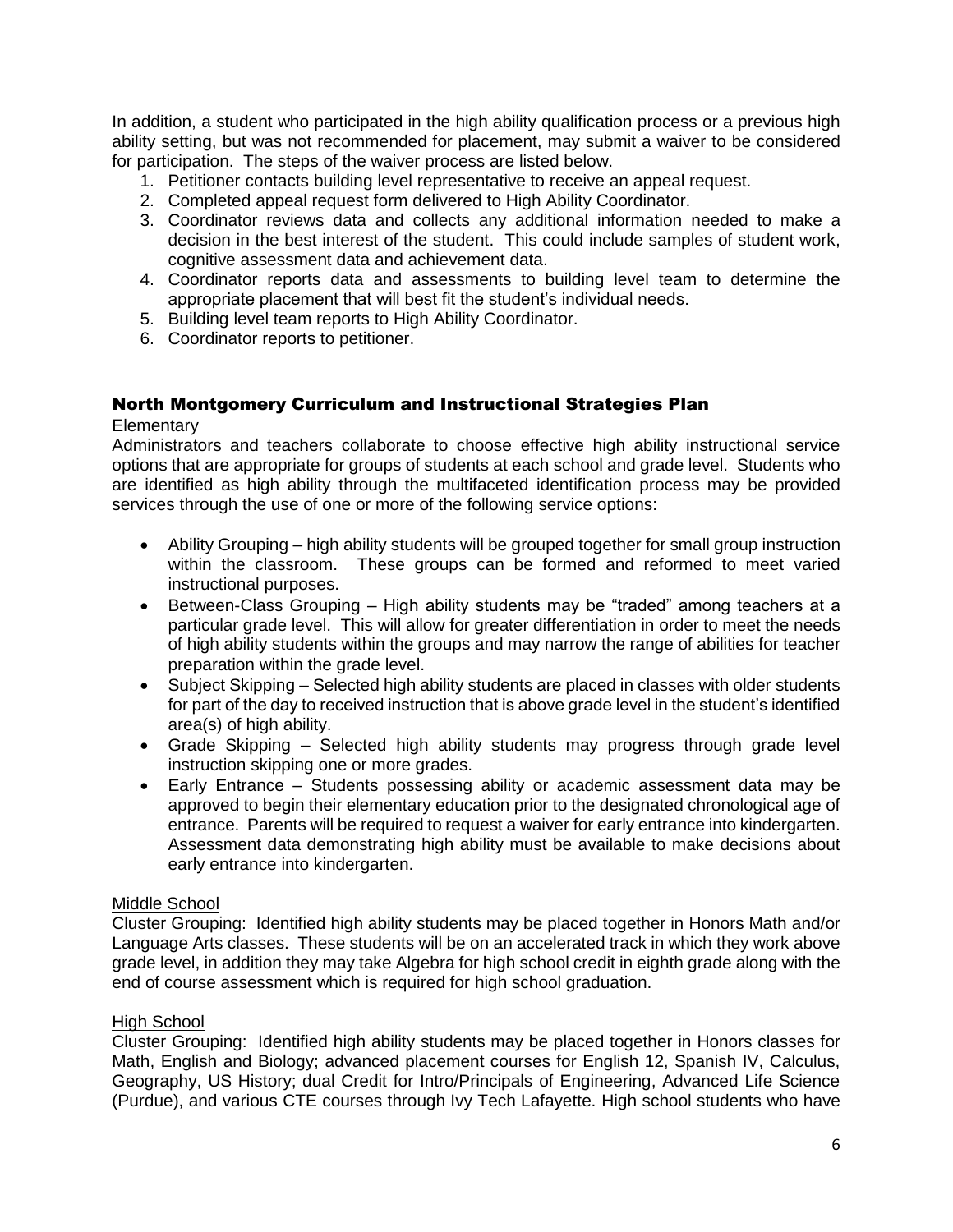demonstrated competency in all academic areas of the Academic Honors program may be eligible to graduate from high school and begin college early.

# North Montgomery Counseling and Guidance Plan

North Montgomery Community School Corporation recognizes that children with high abilities may have additional affective needs resulting from an increased capacity to think beyond their years, greater intensity in responses, combinations of unique interests, and personality characteristics that are different from those of their same age peers.

NMCSC is committed to providing a systematic and differentiated program of affective services for these students: this proactive approach will facilitate development of high potential and promote positive adjustment for HA students.

# The Importance of an Accepting School Culture for the High Ability Child

NMCSC counselors contribute to the affective education of high ability students by:

- Understanding how high ability students may be "different" while remembering they are still children that grow and develop their abilities.
- Supporting programming options that allow high ability students to be placed together for instruction. Being with others of advanced academic ability helps meet students' affective needs as well as their academic needs.
- Listening carefully to the high ability child as they communicate who they are and what they view as goals or issues.
- Being alert to the social dynamics of the child's school environment; being especially sensitive to issues faced by all groups of students who are seen as different, including high ability students and twice-exceptional high ability students.
- Serve as advocates for high ability students within their schools.
- Collaborating with high ability personnel to provide needed professional development for teachers and parents about the social and emotional needs of children with high abilities.
- Implementing a counseling and guidance plan with specific attention to issues that relate to students with high abilities.
- Encouraging extracurricular activities, hobbies, and physical outlets to relieve stress, cultivate friendships, and learn valuable lessons of collaboration like being a team player.
- Providing college and career guidance appropriate to advanced opportunities for high ability students.
- Supporting acceleration options for individual students when appropriate.
- Working with parents and teachers to assist with adjustment and achievement when class placements, curriculum or scheduling patterns are different from those of most students.

## North Montgomery Professional Development Plan

At North Montgomery Community School Corporation, we believe all educators who work with high ability students benefit from professional development to meet the social, emotional and instructional needs of high ability students. Groups and individuals that can benefit from professional development are the District High Ability Coordinator, building level administrators, high ability teachers, counselors, parents, and other instructional personnel. It is important to use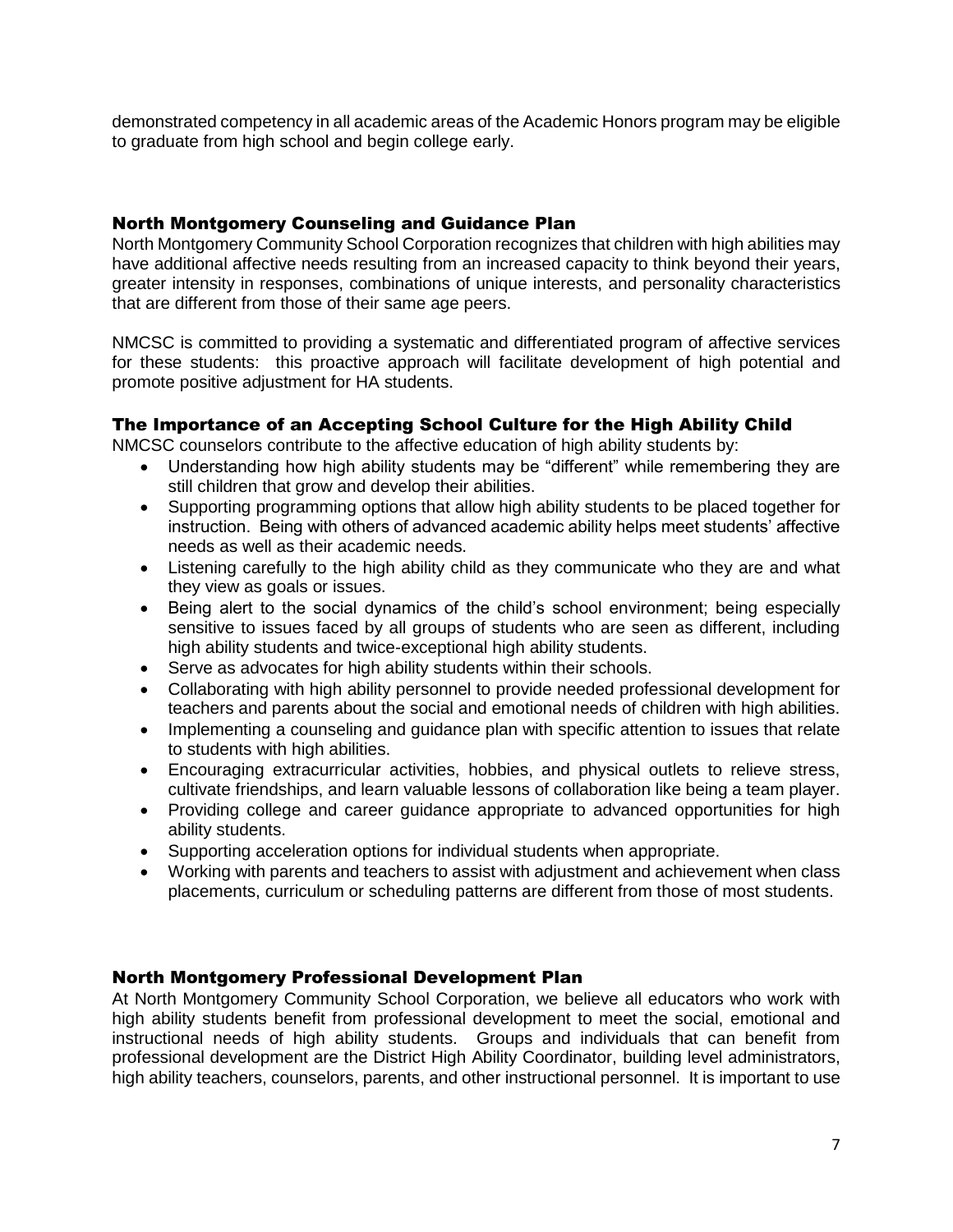professional development to build and maintain a common understanding of the needs of HA students.

#### Teachers

Teachers are encouraged to attend local workshops on differentiation, as they become available. Teachers are invited to attend the state high ability conference and any workshops sponsored through the Educational Service Centers and other organizations related to high ability studies. In addition, teachers are encouraged to earn high ability endorsements on their teacher licensure. Guidance counselors are encouraged to attend workshops and programs pertaining to the social and emotional needs of high ability students.

#### High Ability Advisory Teachers

Each North Montgomery School has its own HA Advisory Teacher. HA advisory teachers collaborate with and support other educators as they strive to provide appropriate instruction and differentiation for high ability students within their classrooms. The HA advisory teachers also participate on the broad based planning committee.

## North Montgomery High Ability Program Evaluation Plan

The North Montgomery High Ability Program will be will be reviewed and evaluated each year by the High Ability Broad Based Planning Committee (HABBC). The members of the committee will be given opportunities to ask questions and make suggestions for improvements during at least one committee meeting each year. Questions will be responded to immediately or investigated and reported back to the committee members. Recommendations for improvement from the BBPC and all stakeholders will be duly considered and implemented when appropriate.

## Exit Procedures

Students who are not successful may be exited from high ability programming at any time. This process may be initiated by the school or by a parent. Before a student is removed from HA programming, a committee made up of parents, teachers, school administrators and counselors, will meet to establish a Student Improvement Plan. The goal of the Improvement Plan is to set forth interventions which will assist the student in being successful in the high ability placement. Improvement steps will be identified, a time line will be set for completion and then the committee will reconvene to determine the success of the plan. If improvements have been made, additional supports can be added to continue the placement. If the interventions have not assisted the student in being successful, then the committee will choose to continue with a Student Improvement Plan or remove the student from high ability programming.

It is important to remember that high ability students, like other students, are not always motivated to do the work and learning activities necessary to be successful at school. This is not, however, a reason to remove a high ability student from their appropriate instructional environments.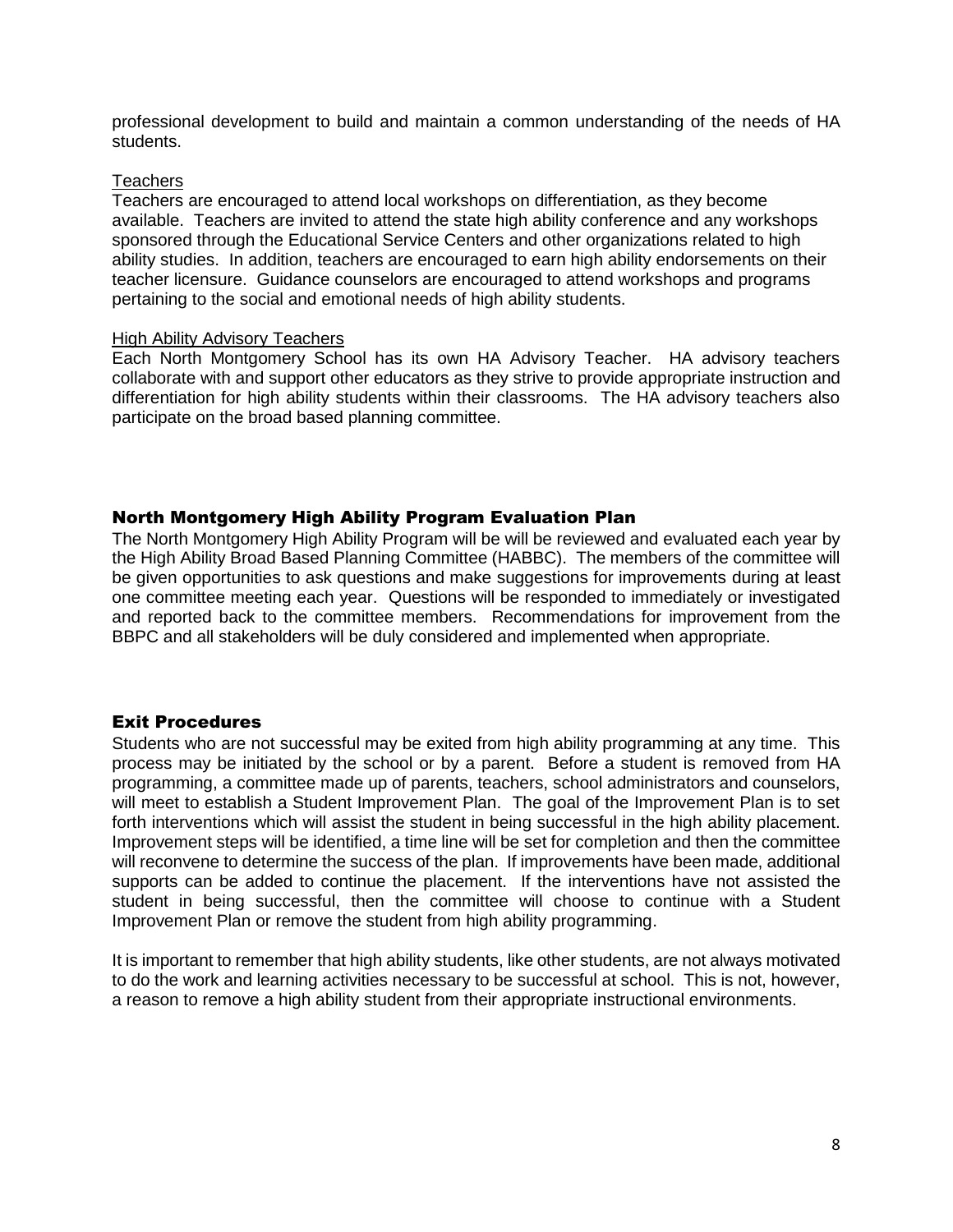#### Glossary of Terms

**Ability Grouping**: Students are grouped by ability and readiness level. Groups can be formed and reformed to meet varied instructional purposes. Ability grouping is NOT synonymous with "tracking."

**Ability Test:** (also called a measure of reasoning, potential or aptitude): Evaluating the potential performance of high ability students usually through the use of reasoning tests that test more than one reasoning ability: verbal, quantitative and nonverbal. Note: Nonverbal measures cannot be used to predict success in language arts and can only be used in combination with quantitative ability measures to predict achievement in math. Measures or scores of nonverbal reasoning should not be used alone in Indiana because by themselves these measures do not predict high performance in math or in language arts. Those are the required domains of service in Indiana.

**Academic Excellence**: Expecting each student to work at maximum level toward a set of external standards as defined by state, district, and/or school. Learning and performing for each student should be at a challenge level commensurate with each student's skills and developed abilities.

**Accelerated Learning**: Pacing students through the curriculum at a rate commensurate with their advanced ability. Students may or may not be formally identified as high ability to participate in some forms of accelerated learning. High ability students need more than just acceleration; they need enrichment of their learning experiences and an emphasis on the development of thinking skills. Achievement Test: A test that measures the extent to which a student has mastered the skills and knowledge of a particular subject and/or grade level.

**Advanced Placement** (AP): Any of the approximately 35 classes endorsed by the College Board in which a secondary student can earn college credit by successfully meeting criteria established by higher education institutions on a nationally given and scored Advanced Placement examination. Students also earn high school credit upon successful completion of the course(s). AP Scores are in the range of 1-5, with scores of 3, 4, or 5 being highly correlated with college graduation. All Indiana students scoring 3, 4, or 5 on an AP exam will receive college credit at state supported universities.

**Affective Learning**: Incorporating into the curriculum opportunities for students to address social and emotional issues, attitudes, and appreciations of self and others.

**Alternative Assessment**: Assessments that provide additional information about a child's ability beyond what may be gleaned from traditional testing. Also referred to as other forms of assessment

**At-Risk**: Students who may underachieve or who may drop out of school. Unmet economic, physical, emotional, linguistic, and/or academic needs may inhibit a student's ability to learn or attend school.

**Authentic Assessment**: Process of evaluating student learning using student products or performance instead of traditional standardized tests.

**Behavioral Rating** Scale/Checklist: A checklist or scale that reports the frequency or extent to which an individual demonstrates specific actions or characteristics. Caution: When using these for identification, it is important that the items on the scale or checklist be relevant to the specific subject area and services to be provided.

**Between-Class Grouping**: The practice of "trading students" among teachers at a particular grade level so that each teacher has a narrower range of abilities for the chosen subject or topic.

**Cluster Grouping**: The practice of identifying a small group of high ability students at a grade level and placing them in the same classroom at that grade level with a teacher who is best suited and qualified to work with high ability students.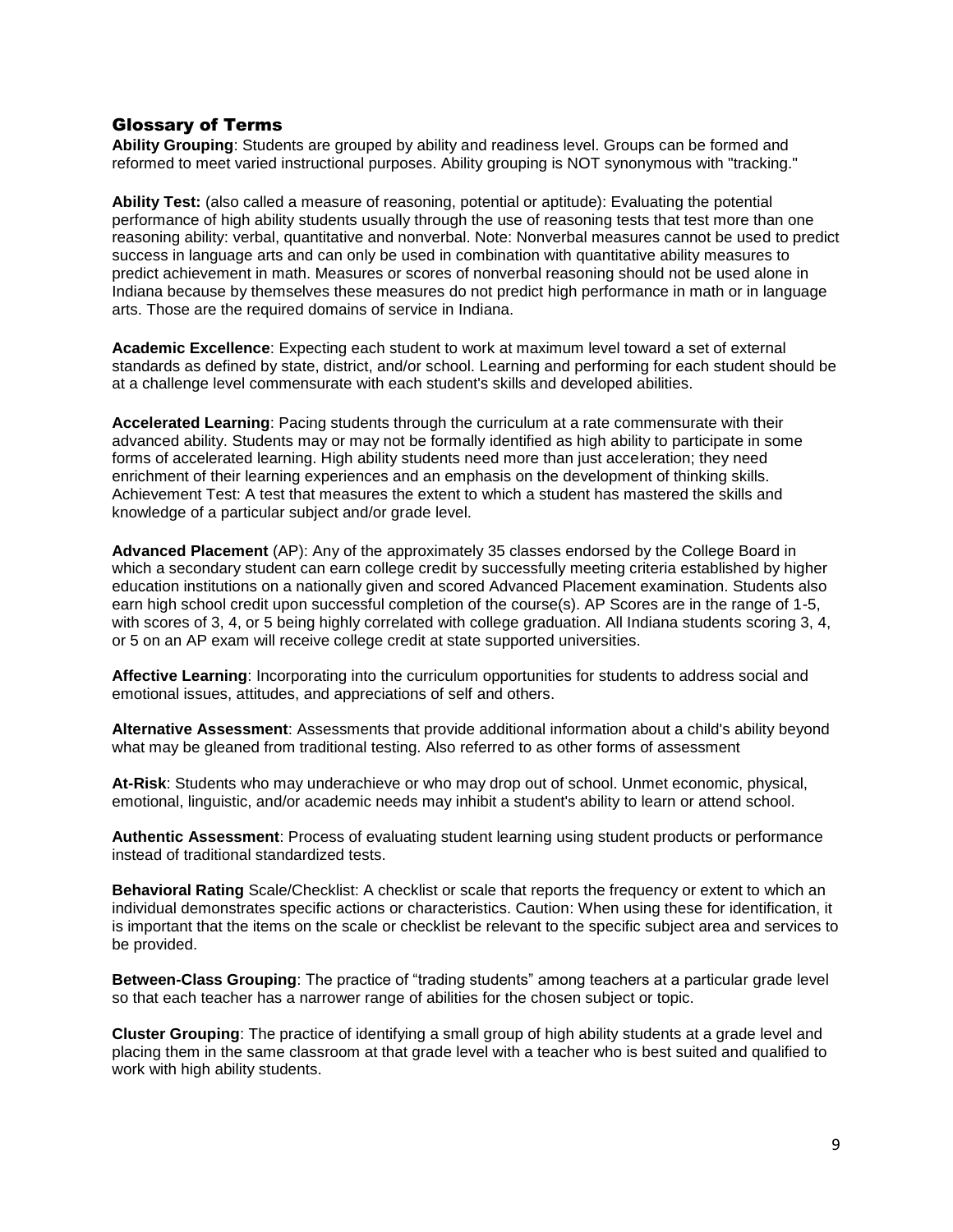**Core Curriculum**: The common knowledge and skills to be learned by all students of a particular grade; reading, writing, mathematics, social studies, and science constitute the core curriculum.

**Creative Problem-Solving** — The act of working on challenging problems and projects through the use of six steps: mess-finding, data-finding, problem- finding, idea-finding, solution- finding, and acceptancefinding.

**Creative Thinking** — Involves creating something new or original. It involves the skills of flexibility, originality, fluency, and elaboration. Activities involving brainstorming, modification, imagery, associative thinking, attribute listing, metaphorical thinking, forced relationships, etc. promote creative thinking.

**Credit by Examination**: The student is awarded advanced standing credit or the ability to be placed in a higher-level class by successfully completing some form of mastery test or activity.

**Criterion-Referenced Test**: A test to determine whether the student has achieved specific skills or concepts, such as grade level standards. Each individual is compared with a preset standard for acceptable achievement, not compared to other students. This type of test may limit the demonstration of knowledge for students with high ability ("ceiling effect")

**Critical Thinking** — Critical thinking is the intellectually disciplined process of actively and skillfully conceptualizing, applying, analyzing, synthesizing, and/or evaluating information gathered from, or generated by, observation, experience, reflection, reasoning, or communication.

**Cross-Grade Grouping**: The practice of placing students in a particular subject so that they are with other students who are ready for instruction at that particular grade level, regardless of their current grade in school.

**Curriculum Compacting**: A process used to give students validation for what they already know. It allows students who demonstrate mastery to omit portions of assigned curriculum, or to move more quickly through curriculum than would be typical. Students are thus able to "buy time" which can be used to accelerate content or to pursue enrichment activities while the unit is being taught to other students.

**Differentiation**: Adapting the curriculum to meet the unique needs of learners by making modifications in complexity, depth, and pacing. It may include selecting, rather than covering all, the curriculum areas dependent on the individual needs of students. When differentiating for students with advanced potential, curriculum and instruction should be at an appropriately high level of challenge first, and then can be further differentiated along other dimensions.

**Disaggregated Data**: Data that is separated by race, ethnicity, free/reduced lunch, language proficiency, gender, high ability, presence of an IEP, or accommodations.

**Domain**: "Domain" includes the following areas of aptitude and talent frequently covered in state definitions: general intellectual, creativity, specific academic, visual and performing arts, and leadership. Additional domains of talent may be mentioned in specific state definitions.

**Dual/Concurrent Enrollment**: This practice allows a student of high ability to attend classes in more than one building level during the school year and receive credit for a parallel course at a higher level. This can also be when high school students take high school and college classes simultaneously.

**Early Entrance**: Students begin their elementary school or college education prior to the designated chronological age of entrance.

**Early Graduation**: Acceleration options have allowed the number of years a student spends in mastering the K – 12 curriculum to be shortened and makes early high school graduation possible.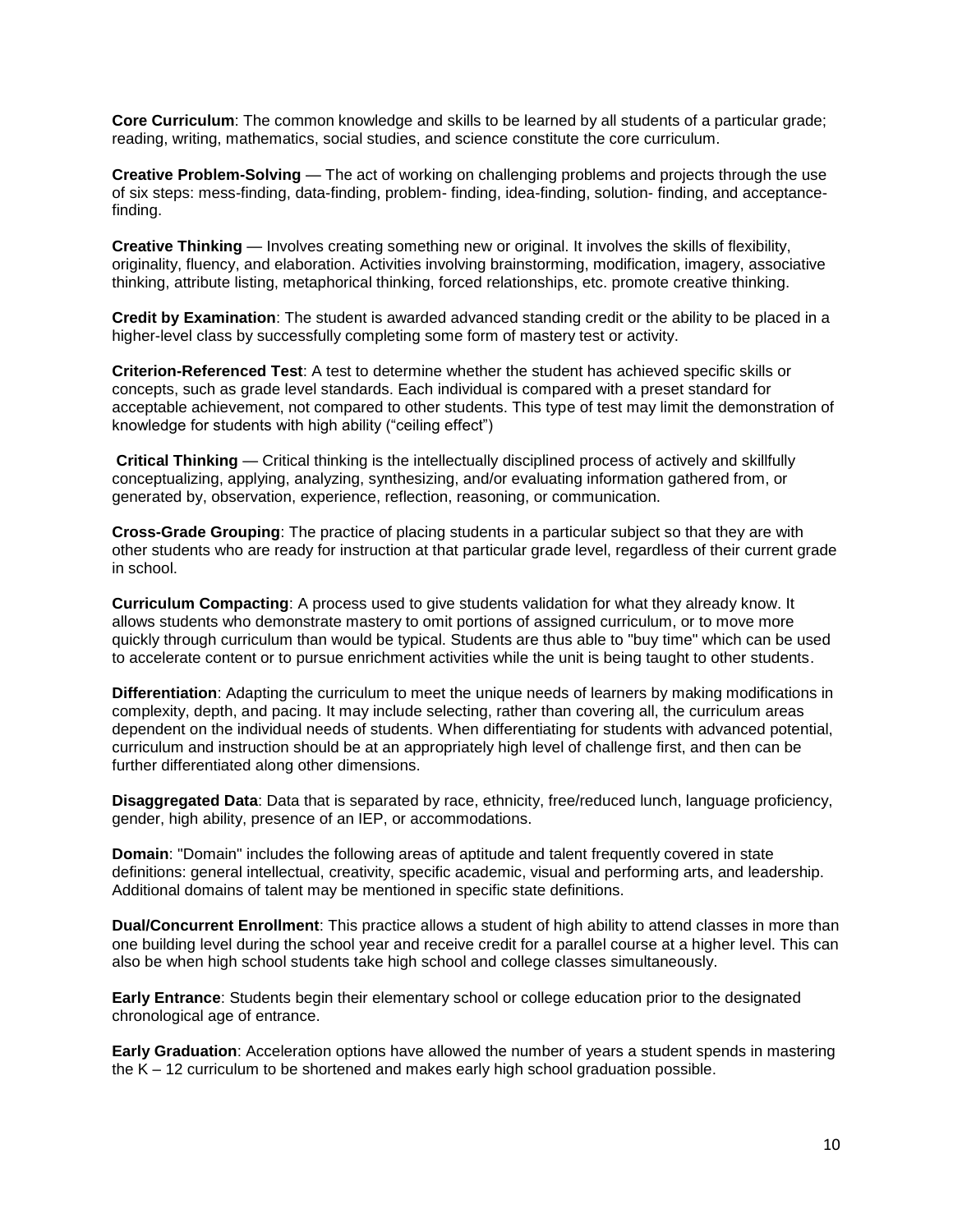**Early Matriculation**: Enrollment in college before completion of the usual seven or eight semesters of high school. This usually involves meeting diploma requirements through a combination of course completions and demonstration of proficiency in one or more required areas.

**Enrichment**: Activities that supplement the core curriculum. Such activities may or may not be specified in the curriculum; they are frequently selected by the teacher and/or students in a given classroom. Enrichment, by itself, is not enough for high ability students. However, both enrichment and acceleration are elements of a good curriculum for high ability students.

**General Intellectual**: "General intellectual" means understanding facts and concepts, developing skills and generalizations, and evaluating their relationships as they apply to a broad array of disciplines. In Indiana, the term is used for those high ability students who qualify for services in both Language Arts and Math.

**Gifted and Talented**: There is no single, widely accepted definition of "gifted" or "talented." Identification criteria used to determine who participate in services or programs may vary by state and/or by local district.

**Governing Body**: Local Education Agency or board of education (school board).

**Grade Skipping**: Students progress through grade level instruction skipping one or more grades.

**Guidance and Counseling Plan**: The plan outlines the differentiated services within the district to meet the specific affective needs and educational career plans of the students of high ability. It may include topics such as:

- academic program planning,
- career & life planning,
- organization & management skills,
- the meaning of giftedness,
- stress management, and
- individual-, small-, or large- group counseling sessions.

**Heterogeneous/Homogeneous Grouping**: Grouping heterogeneously generally occurs by chronological age level and without regard for the diverse needs of students. Homogeneous grouping is based on common criteria such as the students' interests, special needs, or academic abilities.

**High Ability Student**: In Indiana this is defined in this way: "high ability student" means a student who performs at, or shows the potential for performing at, an outstanding level of accomplishment in at least one (1) domain when compared to other students of the same age, experience, or environment; and is characterized by exceptional gifts, talents, motivation, or interests.

**Honors Class**: Classes at the middle school/junior high or high school level in which content, pace, or depth of instruction is accelerated and/or enriched when compared to the general education curriculum. Traditionally, students who meet prerequisite criteria are accepted into these courses. These courses may include students other than those identified as high ability by the school district. When this is the case, the teacher should further differentiate within the class so the curriculum and instruction are appropriately challenging for students with identified high ability in that academic domain.

**Independent Study or Self-Directed Study**: Allowing students to follow individual or self-selected areas of interest and specific aptitude by designing and implementing their own study plans. Close monitoring by teachers is an essential component of independent study. It is good to have carefully constructed outlines of expectations and product rubrics to ensure rigor and the meeting of program goals.

**Individualization**: Providing a specific program that meets the particular needs, interests, and/or abilities of an individual student for some part of his/her educational experience. It does not mean, however, that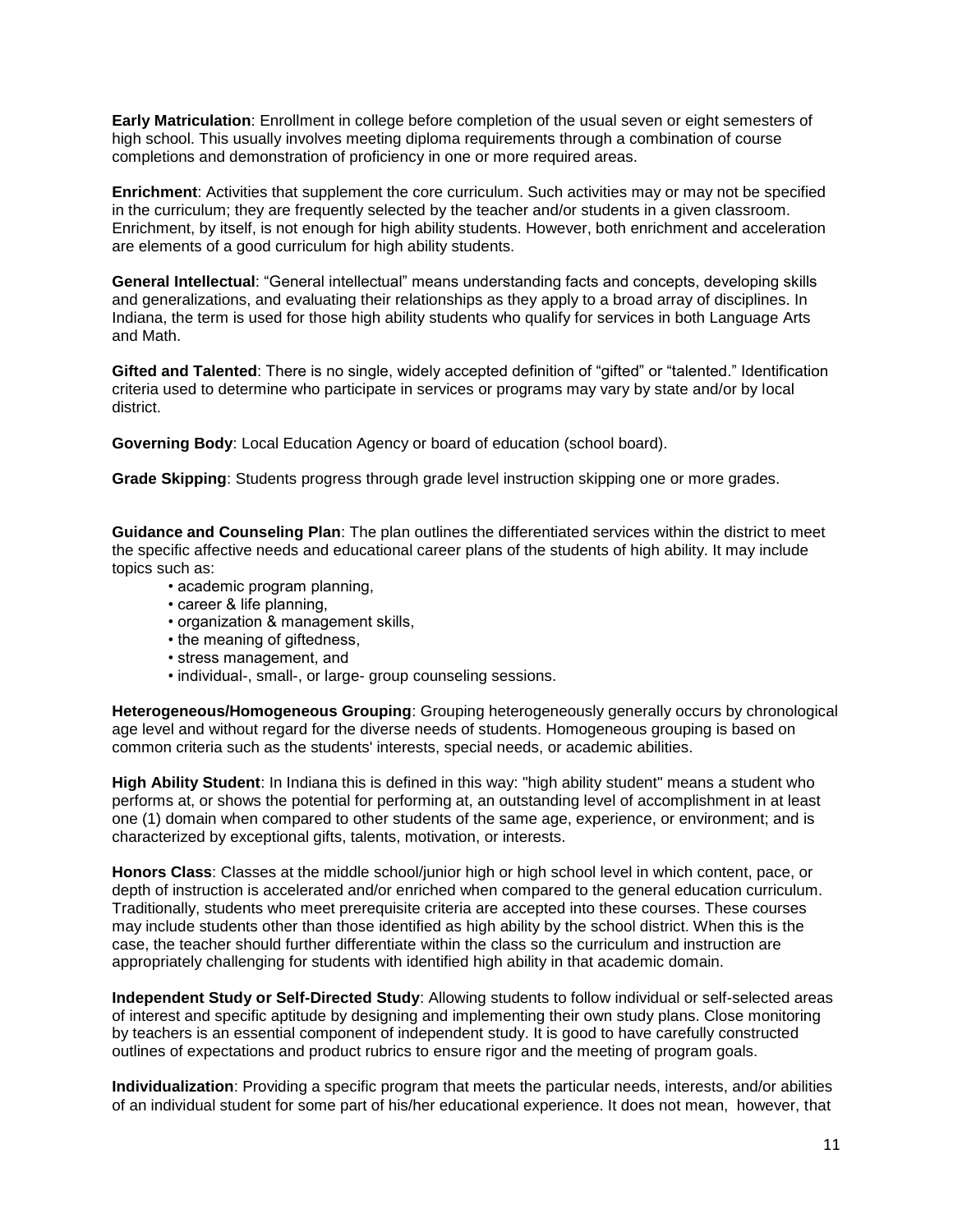every child is working in isolation on a different level or a different subject at all times. It does mean that students are working on levels commensurate with their assessed ability, needs, and/or interests.

**Individualized Education Plan/Program** (IEP): A written document that describes how a student will access a variety of high ability services that may include the use of several service options.

**Intelligence Quotient (IQ):** A measure of ability or aptitude at a given point in time, comparing children of the same chronological age. It is a test designed to measure one's potential for learning including abstract thinking and reasoning, knowledge acquisition, and problem-solving abilities. Originally it was considered to be the sole way of measuring student ability. Current thinking now accepts IQ as one of the many ways to measure a student's academic potential.

**International Baccalaureate (IB):** A rigorous international pre-university course of study, leading to examinations, that meets the needs of highly motivated and academically superior secondary school students. IB has a comprehensive classics curriculum (languages, sciences, mathematics, and humanities) that allows its graduates to fulfill education requirements of various nations. Only schools approved by the IB organization may offer the program. Also, school fees are charged by the IB organization. Programs are available for elementary and middle school, but these are not part of the diploma program.

**Magnet School or Magnet Program**: Many school districts, especially those with large student enrollments, select individual schools to emphasize particular programs or services. Some magnet programs focus on specific learning areas such as math, science, or performing arts. Others are designed to serve a specific student population such as high ability students. Since space is usually limited, special entrance requirements may apply.

**Mandated Program**: A legally required program or action authorized by law.

**Mentorships**: The practice of placing a student with an expert or practicing professional in a particular area of interest to the student. The student would learn about or study the interest area intensely with the mentor. This is an option that may occur outside of the normal school day.

**Metacognition** — The process of understanding one's own thinking abilities, and understanding what one does and does not know, as well as reflecting on learning plans and strategies, and monitoring interpretations, perceptions, decisions and behaviors.

**Multifaceted Assessment**: means collecting and analyzing data to identify the educational needs of high ability students through the following:

• Performance-based assessment, which includes evaluating the performance of students involved in complex learning opportunities usually through the use of achievement tests. • Potential-based assessment, which includes assessing verbal, quantitative, and nonverbal reasoning to evaluate the potential performance of high ability students. This evaluation can be through the use of instruments, such as standardized reasoning or cognitive ability tests. • Other forms of assessment, frequently descriptive in nature and known as qualitative assessments. Qualitative measures such as rating scales, portfolios, structured observations or interviews can provide important information about advanced performance or advanced ability if they are selected/designed to provide information about abilities in areas of services provided.

**Multifaceted Assessment Plan**: outlines the instruments used to identify students of high ability and must include at least one norm-referenced performance-based measure, one norm referenced potentialbased measure, and one other form of assessment.

**Nomination**: A referral process for consideration of a student into a specialized program.

**Norm-Referenced Test**: A test used to determine an individual's status with respect to the performance of other individuals on that test. A "norm" group is the large number of examinees who have taken a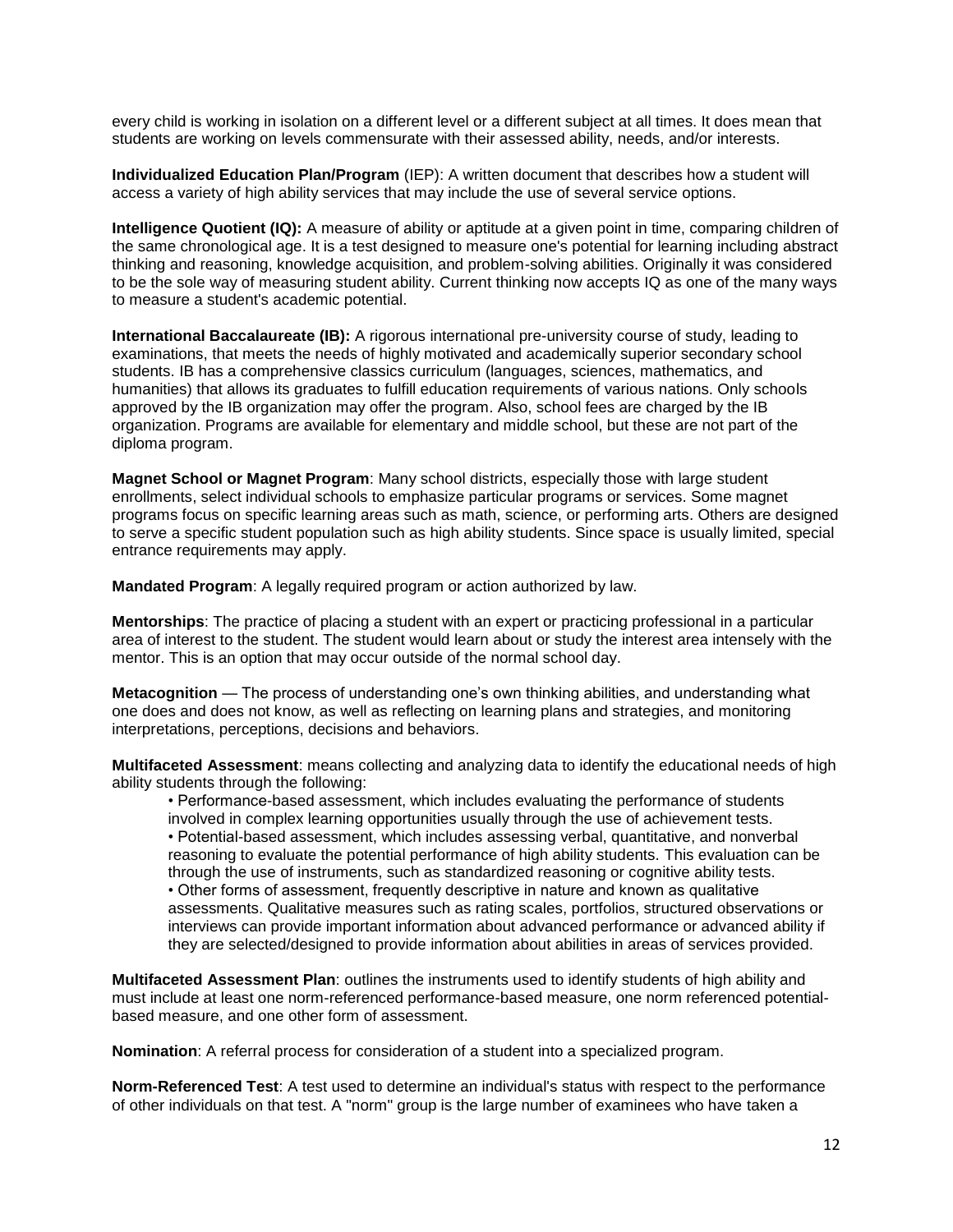particular test and whose scores form the basis of the norms. Such a test may be based on national norms, state norms, or local norms. At every level of educational test usage, it is necessary to match the scope of the test with the purpose that test is supposed to perform.

**Off-Grade Level Tests**: A test that is one or more grade or age level(s) above the student's actual grade placement or age used to assess a student's ability or achievement.

**Performance-Based Assessment** — Forms of assessment that require students to demonstrate skills and understanding by active means, including written elaborated responses, physical manipulation, oral reports and presentations, and products of various types.

**Portfolio Assessment**: A portfolio is a collection of student products used to measure student progress and achievement. A collection of student products is often used to determine the appropriateness of placement. This practice allows students to demonstrate a wide variety of abilities and talents that traditionally are not measured well by standardized tests. Material in a portfolio may be student selected.

**Potential-Based Assessment**: Evaluating the potential performance of students of high ability through the use of instruments, such as: standardized intelligence tests or tests of verbal, quantitative and nonverbal reasoning.

**Problem Based Learning (PBL)** — A form of discovery learning where teachers give students a real world problem that they must work through by reflecting on what they know, what they need to know and then using appropriate resources to find out. Students learn about the subject area as they work toward the problem's resolution.

**Professional Development Plan**: The plan describes the opportunities provided by the school district to promote professional growth in all areas of high ability services. This plan may include:

- assistance for personnel to attain university coursework or licensure in gifted education
- district in-services for teachers, administrators, paraprofessionals, and volunteers;
- staff release time for attending workshops, seminars, conferences, etc;
- resources within the corporation; and
- study groups within the corporation.

**Program for Students of High Ability**: "Program" means the range of educational services differentiated in depth and breadth designed to meet the needs of one or more students of high ability through activities such as compacting, acceleration, enrichment, critical thinking, and problem solving.

**Pull-out Program**: Students with advanced potential are pulled from their regular classrooms to work with each other and a resource teacher to facilitate accelerated and/or enriched learning experiences. To be effective in increasing student achievement in a particular subject area, this option needs to replace the regular grade level instruction in one or more areas of core curriculum and occur on a daily basis.

**Qualitative Assessment**: Measures that provide more descriptive information about a child's ability or performance in a given area such as portfolio, rating scales. They are not tests.

**Reliability**: The consistency of an instrument/test over time; the accuracy and repeatability of a measurement.

**Scaffolding** — The support structures provided by teachers and others in supporting the learner's development and content mastery. For purposes of the High Ability Project, scaffolding refers to the deliberate use of graphic organizers for purposes of organizing information on relevant concepts, problems or ideas.

**Screening Measure**: A brief, less reliable instrument used to find the top 20-25% of each demographic subgroup that will take a longer identification measure. A screening measure cannot be used alone to identify students as high ability.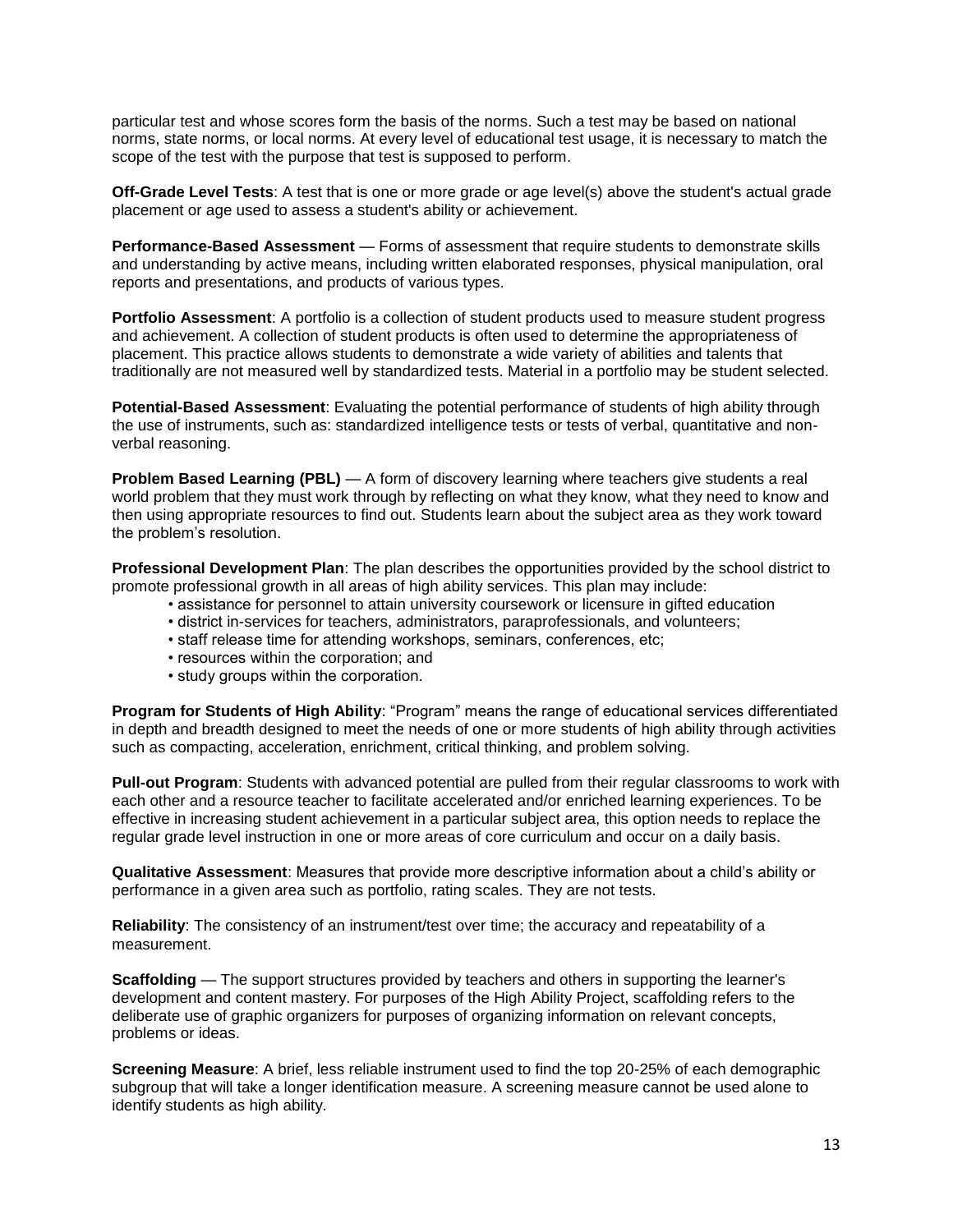**Self-Contained Classroom**: A programmatic term defining a classroom in which all the students have been identified as high ability in math, language arts, or both. The class can include multiple grades or ages.

**Socio-emotional**: The social and emotional needs of the student; affective domain. Specific Academic: One of the domains of high ability. "Specific academic" means understanding facts and concepts, developing skills and generalizations, and evaluating their relationships as they apply to specific disciplines, such as language arts, social studies, foreign languages, mathematics, and sciences.

**Stakeholder**: Persons with interest in the programming for students of high ability; e.g. administrators, school board members, community members.

**Stakeholder Planning Committee**: means a diverse group with representation from educators, parents, students, community members, and other stakeholders; organized for the purposes of planning and development of programs for students of high ability. In Indiana this is called the Broad Based Planning Committee.

**Standardized Test**: A standardized test is one that is administered under standardized or controlled conditions that specify where, when, how, and for how long children may respond to the test items. Standardized tests should meet acceptable standards for technical qualities in construction, administration, and use.

**Subject-based Acceleration**: Any option that allows a high ability student to gain exposure to advanced content and skills beyond the average curriculum standards that are expected for a certain age or grade.

**Subject Skipping**: Allows a student to be placed in classes with older students for part of the day (or with materials from higher grade placements) in one or more subject areas.

**Systematic Program Assessment Plan**: The plan shows the procedures for assessing the effectiveness of the district's program for high ability services. It may include topics such as:

- schedule for reviewing and updating the current program,
- instruments and methods for evaluating program effectiveness,
- procedures for data collection, and
- recommendations for change.

**Twice-Exceptional**: Students with needs and characteristics of more than one special population, e.g. gifted and learning disabled.

**Underachieving**: A discrepancy between recognized potential and actual academic performance. The causes of underachievement may be social, emotional, physical, and/or academic.

Reference Rogers, K. (2007). Lessons learned about educating the gifted and talented: A synthesis of the research on educational practice. Gifted Child Quarterly, 51(4), 382-39